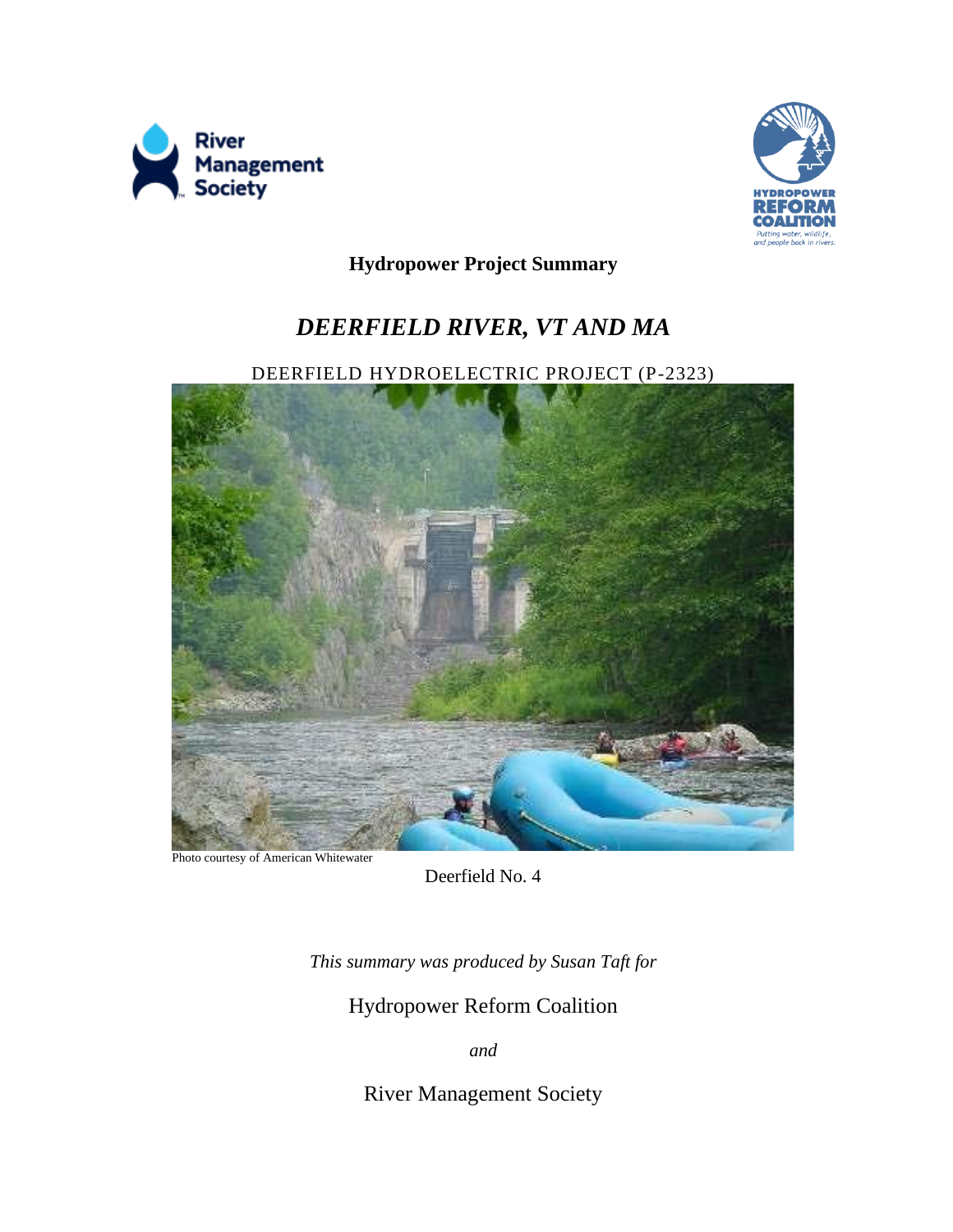# *DEERFIELD RIVER, VT AND MA*

## DEERFIELD HYDROELECTRIC PROJECT (P-2323)

#### *PROJECT SIGNIFICANCE:*

The Deerfield River settlement agreement was the first major relicensing agreement in the northeast and the second agreement ever signed in the U.S. Signed in 1994, it became the model for re-licensing agreements that followed across the country that brought together a diversity of groups interested in protecting fisheries, wildlife habitat, water-based recreation, land protection and water quality to work with FERC staff and project owners. This diversity is illustrated in the range of stakeholders that comprise the thirteen signatories to the Deerfield River settlement agreement. Some of the key aspects of the settlement include:

- Stable reservoir levels to protect loon and waterfowl nesting (Somerset)
- Guaranteed flows to mimic natural flows for cold water fishery and Atlantic Salmon spawning
- Whitewater recreational access and flows providing 32 releases from April to October
- Flow release information (Flofone) available 24 hours/day
- More than 8,000 acres of land preserved including improved access and hiking trails
- \$100,000 Enhancement Fund for watershed conservation, education and low impact recreational projects.

#### *DESCRIPTION:*

The Deerfield Project is located on the Deerfield River in Windham and Bennington Counties in Vermont, and Franklin and Berkshire Counties in Massachusetts. It consists of eight developments in total, three in Vermont (Somerset, Searsburg, and Harriman) and five in Massachusetts (Sherman, Deerfield No. 5, Deerfield No. 4, Deerfield No. 3, and Deerfield No. 2), all located between river miles 13.2 and 66 on the Deerfield River [See **Figure 1**].

The thirteen signatories to the Settlement are: New England Power<sup>1</sup>; the U.S. Environmental Protection Agency; the National Park Service; the U. S. Fish and Wildlife Service; the Massachusetts Division of Fisheries and Wildlife; American Rivers, Inc.; American Whitewater Affiliation; the Appalachian Mountain Club; the Conservation Law Foundation; the Deerfield River Compact; the Deerfield River Watershed Association; New England FLOW; and Trout Unlimited.

<sup>&</sup>lt;sup>1</sup> Ownership of the projects changed multiple times since the agreement settlement was signed. As of 2017, the owner is Great River Hydro, LLC. All new owners are required to uphold the license agreement.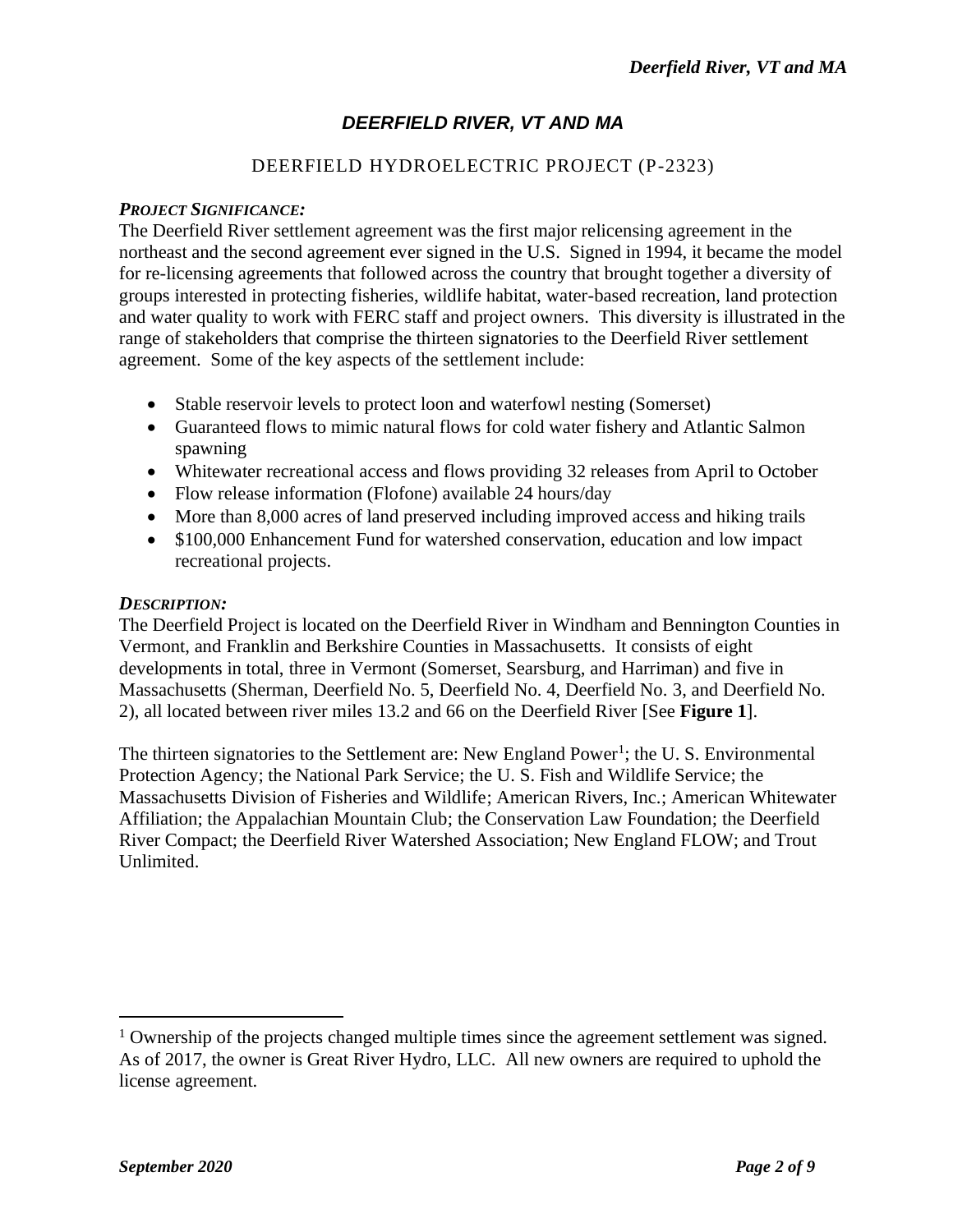



#### **A. SUMMARY**

- 1. License application filed: October 6, 1994
- 2. License Issued: April 4, 1997
- 3. License expiration: March 31, 2037
- 4. Waterway: Deerfield River
- 5. Capacity: 76.9 megawatt (MW)
- 6. Licensee: Great River Hydro, LLC
- 7. Licensee address: 40 Pleasant Street, Suite 202 Portsmouth, NH 03801
- 8. Counties: Windham and Bennington Counties in Vermont; Franklin and Berkshire Counties in Massachusetts
- 9. Project area: The project area includes 8 dams and storage reservoirs. The farthest upstream developments are in Vermont and include the Somerset Dam with gross surface area reservoir of 1,514 acres followed by the Searsburg Dam with an area of 30 acres and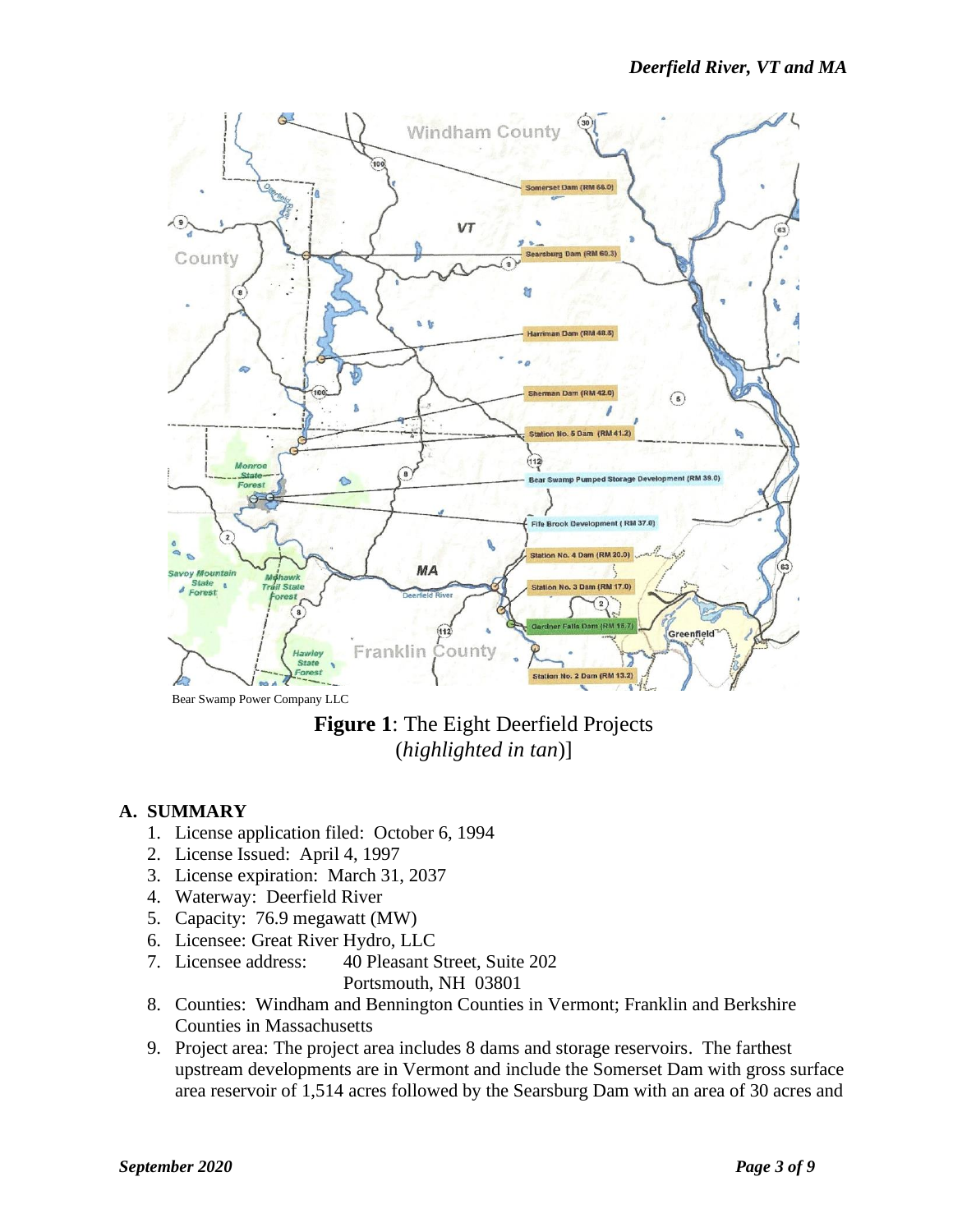the Harriman Dam with a surface area of 2,039 acres. The next downstream development is the Sherman Dam (the most upstream development in Massachusetts) with a reservoir with a surface area of 218 acres, followed by Deerfield No. 5, Deerfield No.4, Deerfield No. 3, and Deerfield No. 2 with surface areas of 38 acres, 75 acres, 42 acres, and 63.5 acres, respectively.

- 10. Project Facilities (starting farthest upstream):
	- a. Somerset
		- an earth-fill dam structure about 110 feet high and 2,101 feet long with a crest elevation of 2133.58 feet mean sea level (msl);
		- main outlet works located at the eastern end of the dam which consists of two gated, 48-inch diameter pipes that are used to control reservoir discharge;
		- a side channel spillway about 800 feet long, 45 feet wide, and from six to 30 feet deep, located at the western end of the dam with a crest elevation of 2133.58 feet msl;
		- a reservoir about 5.6 miles long with a gross surface area of about 1,514 acres, a gross storage capacity of 57,345 acre-feet, a usable storage capacity of 20,614 acre-feet, and a normal pool headwater elevation range of 2,113.10 to 2,128.10 feet msl.
	- b. Searsburg
		- an earth-fill dam structure about 50 feet high and 475 feet long with a 137 foot-long concrete gravity spillway, with a crest elevation of 1749.66 feet msl (from May 1 to October 31), topped with 5-foot flashboards;
		- an intake and penstock with a wood stave conduit 8 feet in diameter and 18,412 feet long, a steel differential surge tank 50 feet in diameter and 34 feet high, and a steel penstock 6.5 feet in diameter and 495 feet long;
		- a powerhouse containing one vertical Francis turbine unit with a capacity of 4,160 kilowatts (KW);
		- a reservoir about 0.9 miles long, with a surface area of about 30 acres, a gross storage capacity of 412 acre-feet, a usable storage capacity range of 67 to 197 AF, and a normal pool elevation range of 1746.66 to 1754.66 feet msl;
		- appurtenant facilities.
	- c. Harriman
		- an earth-fill dam 215.5 feet high and 1,250 feet long;
		- a storage reservoir nine miles long, having a surface area of about 2,039 acres, a gross storage capacity of 117,300 acre-feet, a usable storage capacity of 103,375 acre-feet (from elevation 1405.66 to 1491.66 feet msl), and a normal pool headwater elevation of 1449.70 to 1491.66 feet msl;
		- morning glory spillway with sixteen gates at a sill elevation of 1491.66 msl, topped with six-foot-high flashboards;
		- two eight-foot diameter valves; a 12,812-foot long, 14-foot-diameter concrete lined horseshoe shaped intake tunnel; a steel differential surge tank 34 feet in diameter and 184 feet high; and three steel penstocks nine feet in diameter and 620 feet long;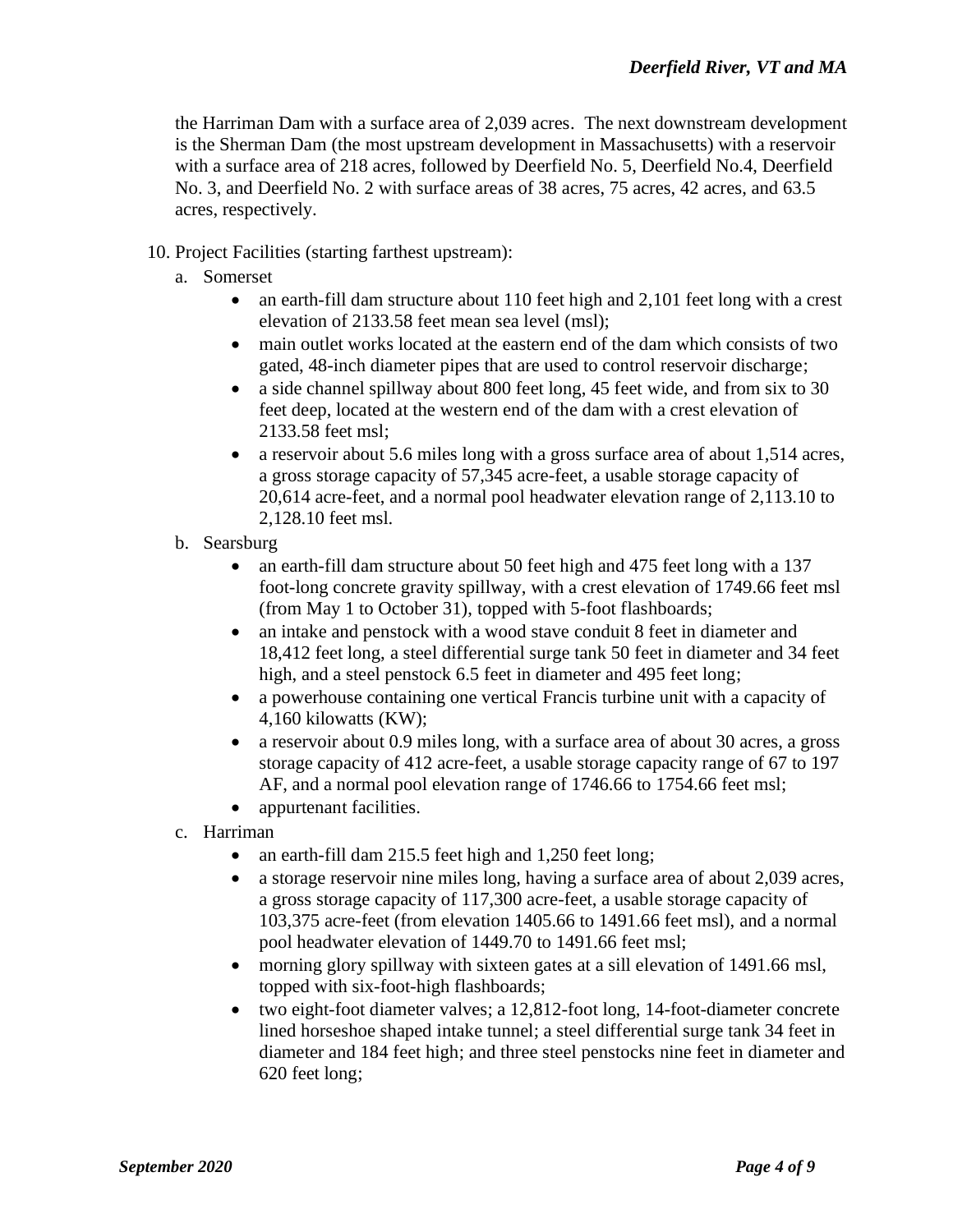- a powerhouse containing three vertical Francis turbine units with a total hydraulic capacity of 1,600 cubic feet per second (cfs), and a capacity of 11,200 KW each;
- appurtenant facilities.
- d. Sherman
	- a 110-foot-high 810-foot-long earth-fill dam, with a crest elevation of 1129.66 feet msl;
	- a 179-foot-long concrete gravity spillway, with a crest elevation of 1103.66 feet msl, topped with four-foot-high flashboards which operate year-round;
	- a concrete and brick intake structure and penstock which conveys water to the powerhouse via a concrete conduit 98 feet in length with a cross-sectional area of 142 square feet, and a steel penstock 13 feet in diameter and 227 feet long;
	- a reservoir about two miles long, with surface area of about 218 acres, gross storage capacity of 3,593 acre-feet, useable storage capacity of 1,359 acrefeet, and a normal pool headwater elevation range of 1104.66 to 1107.66 feet msl;
	- a powerhouse containing one vertical Francis turbine unit with a capacity of 7,200 kW;
	- appurtenant facilities.
- e. Deerfield No. 5 (farthest upstream in Massachusetts)
	- a dam comprised of a concrete gravity spillway about 35 feet high and 90 feet long, with a top elevation of 1,109.66 feet msl, topped with eight-foot-high hydraulic steel flap gates which maintain a normal reservoir elevation of 1027.66 feet msl, a concrete intake structure, consisting of two eight-foot wide by 7.75 foot-high sluice gates, with a sill elevation of 1002.28 feet msl, and a single 12.5 foot by 13-foot intake gate with a sill elevation of 1008.16 msl;
	- a small concrete gravity diversion structure on Dunbar Brook approximately 12 feet high and 160 feet long;
	- conveyance sections of tunnel, concrete conduit, and canal totaling 14,941 feet;
	- a steel penstock ten feet in diameter and 400 feet long;
	- a reservoir about 0.75 miles long, having a surface area of about 38 acres, a storage capacity of 118 acre-feet, and a normal pool headwater elevation range of 1022.66 to 1026.66 feet msl;
	- a powerhouse containing one vertical Francis turbine unit with a capacity of 17,550 KW and a hydraulic capacity of 1,250 cfs;
	- a switchyard located on River Road across from the Bear Swamp Visitor's Center;
	- appurtenant facilities.
- f. Deerfield No. 4
	- an earth-fill dam (with a concrete core) about 50 feet high and 160 feet long;
	- a 241 foot-long concrete gravity spillway with a crest elevation of 465.66 feet msl, topped with six eight-foot-high wooden flashboards;
	- three sluice gates located in the east abutment, two with a sill elevation of 462.66 feet msl and another with a sill elevation of 464.66 feet msl: a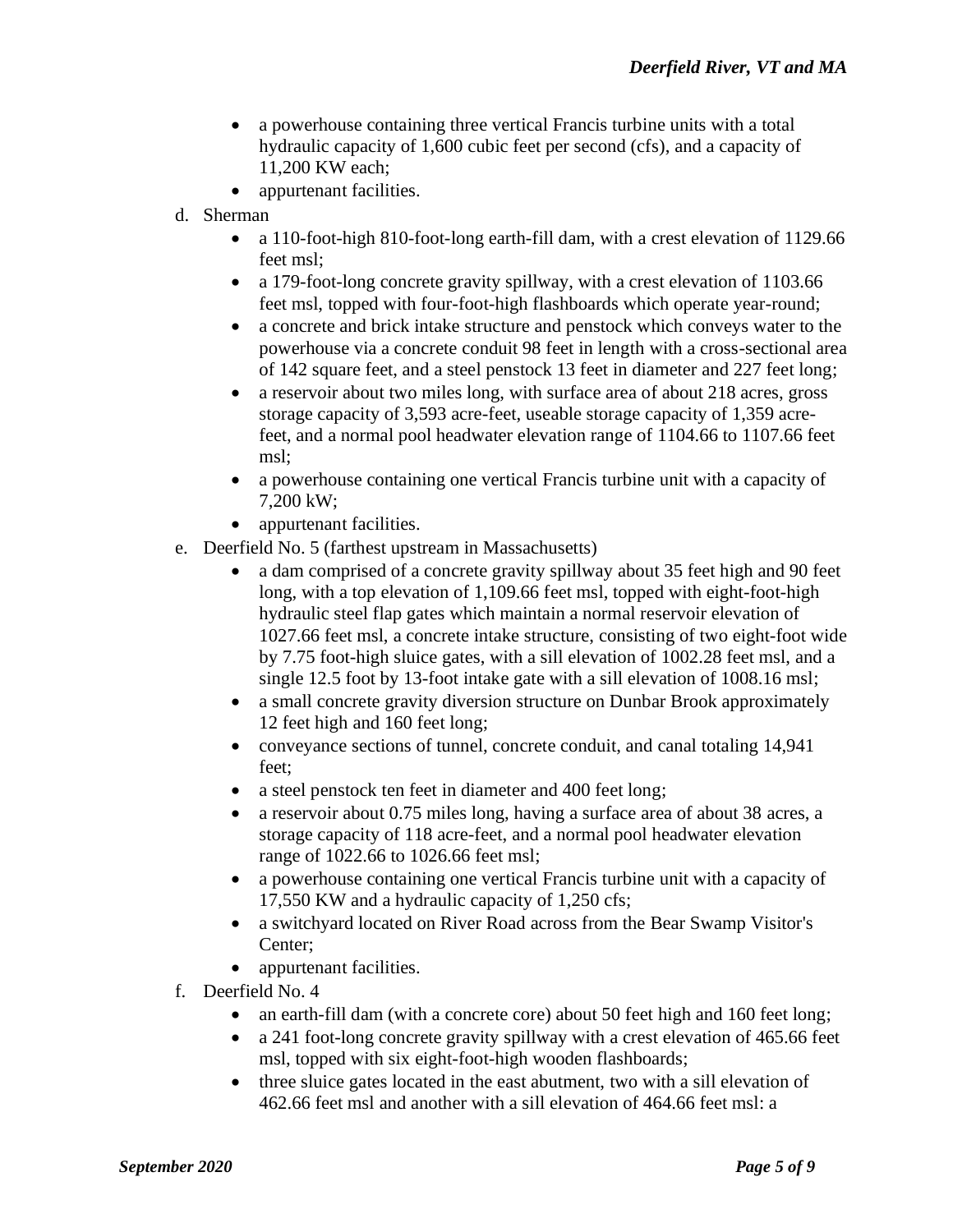reservoir about two miles long, having a surface area of about 75 acres, a gross storage capacity of 467 acre-feet, and a usable storage capacity of 432 acres, and a normal pool headwater elevation range of 465.66 to 473.66 feet msl;

- a power tunnel which conveys water from the intake structure at the impoundment via a 12.5-foot diameter, 1,514-foot-long concrete and bricklined horseshoe shaped tunnel that leads to the powerhouse forebay;
- a powerhouse containing three horizontal Francis turbine units with a capacity of 1,600 KW each, and a hydraulic capacity of 1,490 cfs;
- appurtenant facilities.
- g. Deerfield No. 3
	- a concrete gravity spillway about 15 feet high and 475 feet long with a crest elevation of 396.66 feet msl, topped with six-foot-high wooden flashboards;
	- two sluice gates;
	- a power tunnel 677 feet long, 17 feet wide by 12.5 high concrete conduit;
	- a reservoir about 1.3 miles long, having a surface area of about 42 acres, a gross storage capacity of 221 acre-feet, a usable storage capacity of 200 acrefeet and a normal pool headwater elevation range of 396.66 to 402.66 feet msl;
	- a powerhouse containing three horizontal Francis turbine units with a capacity of 1,600 KW each and a hydraulic capacity of 1490 cfs;
	- a switchyard located within the powerhouse;
	- appurtenant facilities.
- h. Deerfield No. 2:
	- a concrete gravity spillway about 15 feet high and 475 feet long with a crest elevation of 396.66 feet msl, topped with six-foot-high wooden flashboards;
	- two sluice gates;
	- a power tunnel 677 feet long, 17 feet wide by 12.5 high concrete conduit;
	- a reservoir about 1.3 miles long, having a surface area of about 42 acres, a gross storage capacity of 221 acre-feet, a usable storage capacity of 200 acrefeet and a normal pool headwater elevation range of 396.66 to 402.66 feet msl;
	- a powerhouse containing three horizontal Francis turbine units with a capacity of 1,600 KW each and a hydraulic capacity of 1490 cfs;
	- a switchyard located within the powerhouse;
	- appurtenant facilities.

#### **B. IMPORTANT PROVISIONS AND REQUIREMENTS IN LICENSE**

The license requires a number of measures to protect and enhance fish, wildlife, recreation, vegetation, cultural, and aesthetic resources at the project. The more significant provisions of this license impacts flows for upstream passage for Atlantic salmon; loon nesting; preservation of the tubercled orchid, a state listed rare species; whitewater; fishing; and a conservation easement.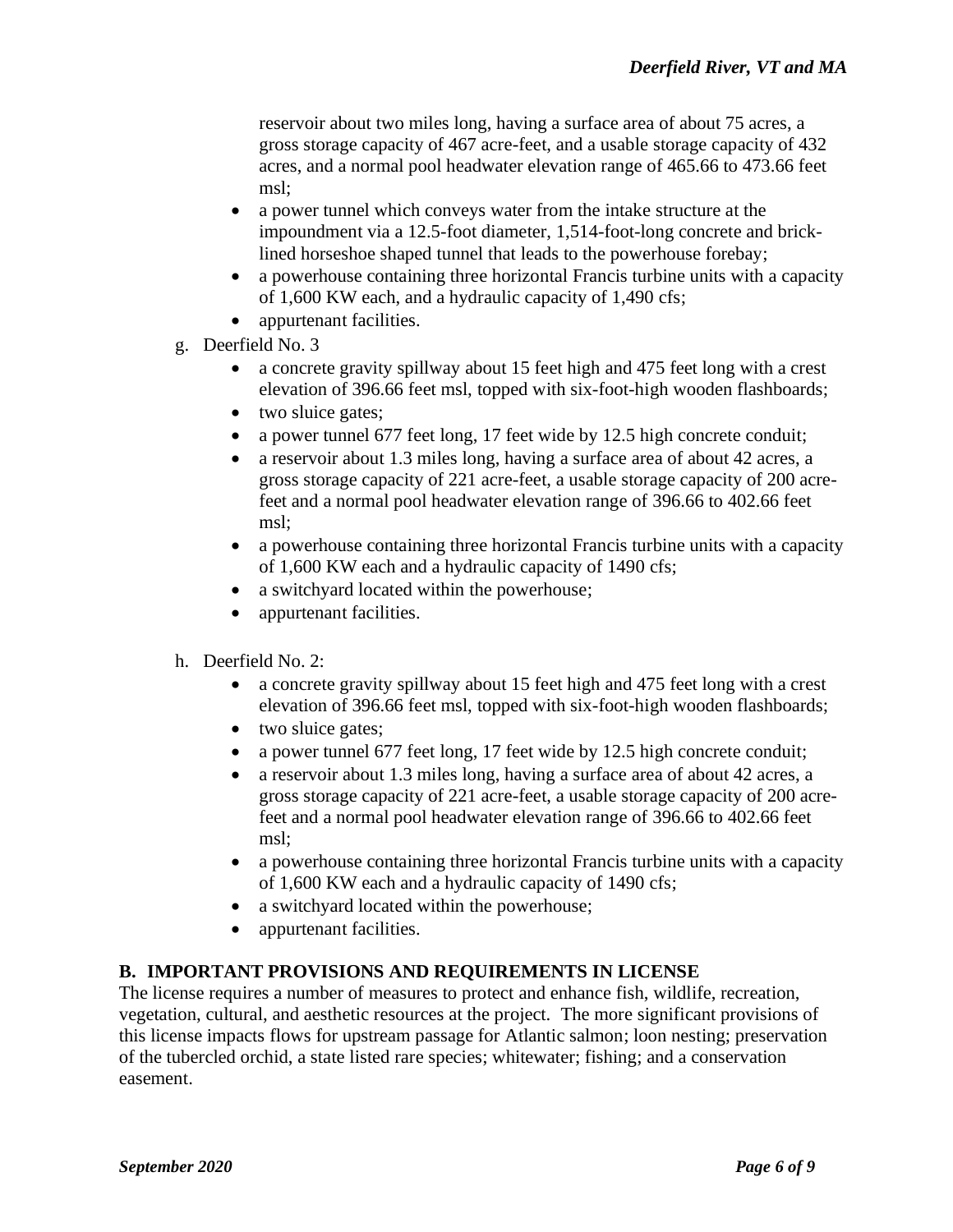**1. Fish and Wildlife** [Reference: *License Articles 401 through 418, 420, and 421*] A series of plans for water level management that impact fish and wildlife are included in the License.

- a. *Articles 401 and 402*: Manage Somerset reservoir levels from May 1 to Sept 1 to protect nesting common loons.
- b. *Articles 403 and 404*: Manage maximum Somerset discharge ramping rates into the river. August 1 to April 1 up-ramping rate not to exceed 100 cfs over 24 hours, down-ramping rate not to exceed 50 cfs over 24 hours.
- c. *Articles 405, 406 and 412*: Manage minimum river flows for the protection of fish and aquatic resources:

| <b>Project</b>   | <b>Minimum Flow</b>                                         | <b>Time Period</b>         |  |
|------------------|-------------------------------------------------------------|----------------------------|--|
| <b>Somerset</b>  | 30 cfs                                                      | Oct $1 - Dec 15$           |  |
|                  | 48 cfs                                                      | Dec $16$ – last day of Feb |  |
|                  | 30 cfs                                                      | Mar $1 -$ April 30         |  |
|                  | 9 cfs                                                       | May $1 -$ Sept 30          |  |
|                  | Max gate release of 312 cfs, or instantaneous inflow if     |                            |  |
|                  | higher                                                      |                            |  |
| <b>Searsburg</b> | 35 cfs or inflow                                            | June $1 -$ Sept 30         |  |
|                  | whichever is less                                           |                            |  |
|                  | 55 cfs or inflow                                            | Oct $1 - May 31$           |  |
|                  | whichever is less                                           |                            |  |
|                  | $175 \text{ cfs}$                                           | Apr $20 - May 15$          |  |
| <b>Harriman</b>  | 70 cfs                                                      | Oct $1 -$ June 30          |  |
|                  | $57$ cfs                                                    | July $1 -$ Sept 30         |  |
| Deerfield No. 5  | 73 cfs or inflow whichever is less. At no time less than 57 |                            |  |
|                  | cfs released from Harriman.                                 |                            |  |
| Deerfield No. 4  | 100 cfs or inflow                                           | Oct $1 - May 31$           |  |
|                  | whichever is less                                           |                            |  |
|                  | 125 cfs or inflow                                           | June $1 -$ Sept 30         |  |
|                  | whichever is less                                           |                            |  |
| Deerfield No. 3  | 100 cfs or inflow                                           | Year round                 |  |
|                  | whichever is less                                           |                            |  |
| Deerfield No. 2  | $200$ cfs                                                   | Year round**               |  |

\*\* For Deerfield No. 2 (*Article 412*), the changes from 200 cfs minimum to generation flows are to occur on an average of no more than 2 times per day and not more than 10 times per week.

d. *Articles 407 through 411 and 413:* Construct fish passage facilities at Deerfield No. 2, 3 and 4 for Atlantic salmon and monitor effectiveness of facilities and associated operational flows. Implement Atlantic Salmon radio-tagging, or an alternative method, to determine the numbers of salmon reaching Deerfield No. 2 as part of determining the effectiveness of facilities and associated operational flows.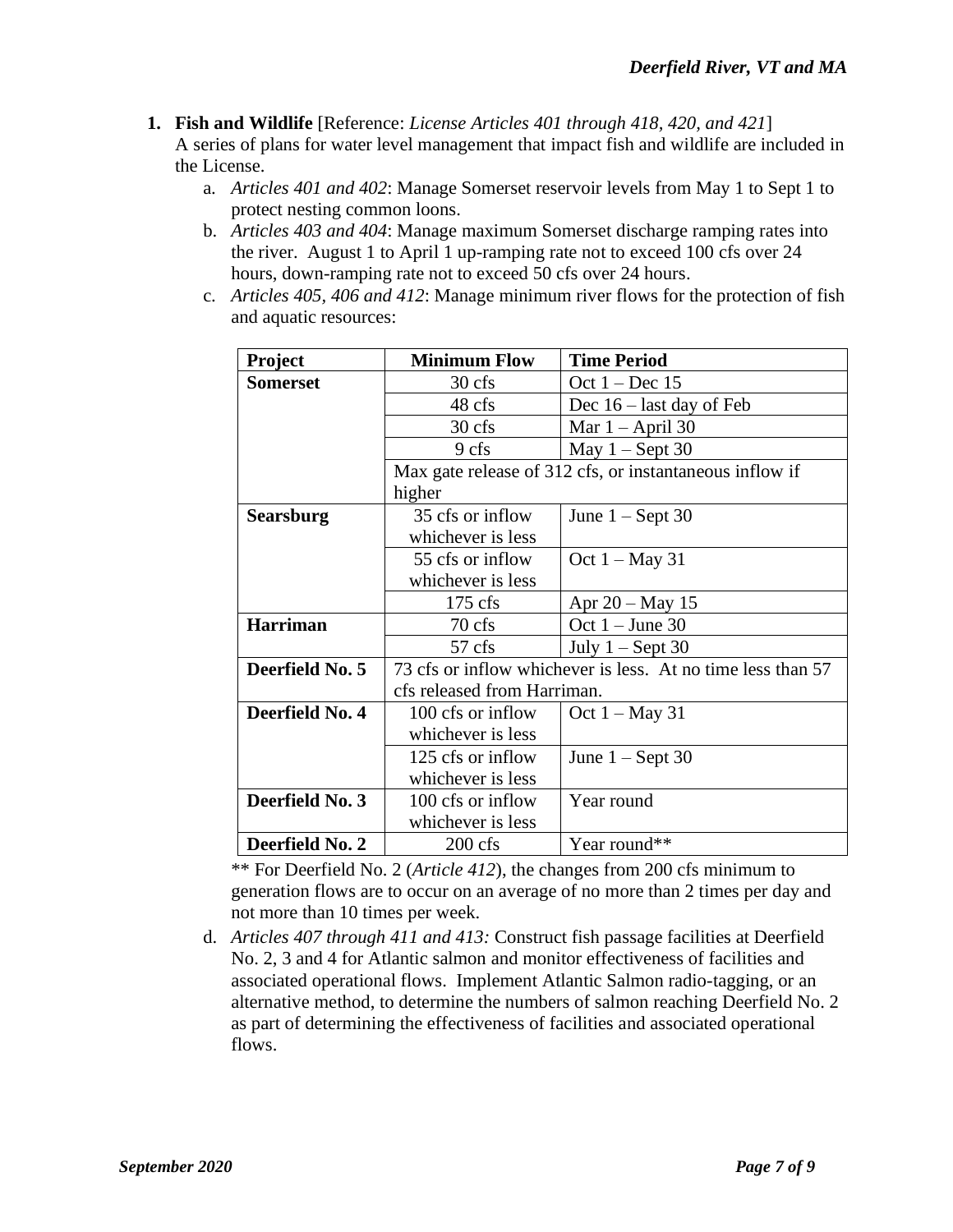- e. *Articles 414 and 415:* Monitor water quality (dissolved oxygen and temperature) to gage the effectiveness of facilities, reservoir water levels and flow levels to protect fisheries
- f. *Articles 416 through 418, 420 through 422:* Implement plans to revise the existing watershed model to better predict the timing and volume of inflows to the Somerset and Harriman reservoirs to reduce winter drawdown to levels needed to capture spring runoff; develop rating curves depicting the head-flow to power relationship for Somerset, Searsburg, and Harriman projects; plan and monitor trashracks at Searsburg to reduce fish impingement and entrainment; implement artificial nesting plan for waterfowl populations at Somerset; implement a beaver management plan; and, implement a forest/timber management plan.

#### **2. Threatened and Endangered Species**

a. *Article 419*: Mitigation and monitoring of the effectiveness of relocating and maintaining tubercled orchids (Platanthera flava), an endangered species, that had established itself in areas around the Harriman and Searsburg facilities that had been bypassed (de-watered) prior to the implementation of the river flows in this license.

#### **3. Recreation** [Reference: *License Articles 423 through 426*]

The license requires a supplemental plan to the Comprehensive Recreation Plan, construction of new recreational facilities, an Instream Recreation Study, and recreational releases.

- a. *Article 423*: The license requires a supplemental plan to the Comprehensive Recreation Plan to include appropriate vegetation and erosion control measures associated with improvements to existing and construction of new recreation facilities along with regularly scheduled monitoring and maintenance of recreational use areas.
- b. *Article 424:* Construct and maintain a portage at the Searsburg dam and a put-in below the dam.
- c. *Article 425:* Implement an Instream Recreation Study to examine the need for establishing grade flow rate change (ramping rates) downstream of the Deerfield River projects or the need to add additional alarm systems for the safety of recreational users.
- d. *Article 426:* Implement recreational releases from Deerfield No. 5 for whitewater boating annually for a total of 26 weekend days or holidays and 6 Fridays from May to October 31 for the following hours and monthly allocation:
	- Fridays- at least 4 continuous hours starting at 11:00 am
	- Saturdays- at least 5 continuous hours starting at 10:00 am
	- Sundays- at least 4 continuous hours staring at 10:00.

The flow levels are 900, 1000, and 1100 cfs distributed equally so that the average is 1000 cfs.

| Month | Allocation**                 |
|-------|------------------------------|
| May   | 2 weekend days               |
| June  | 5 weekend days and 2 Fridays |
| July  | 6 weekend days and 2 Fridays |